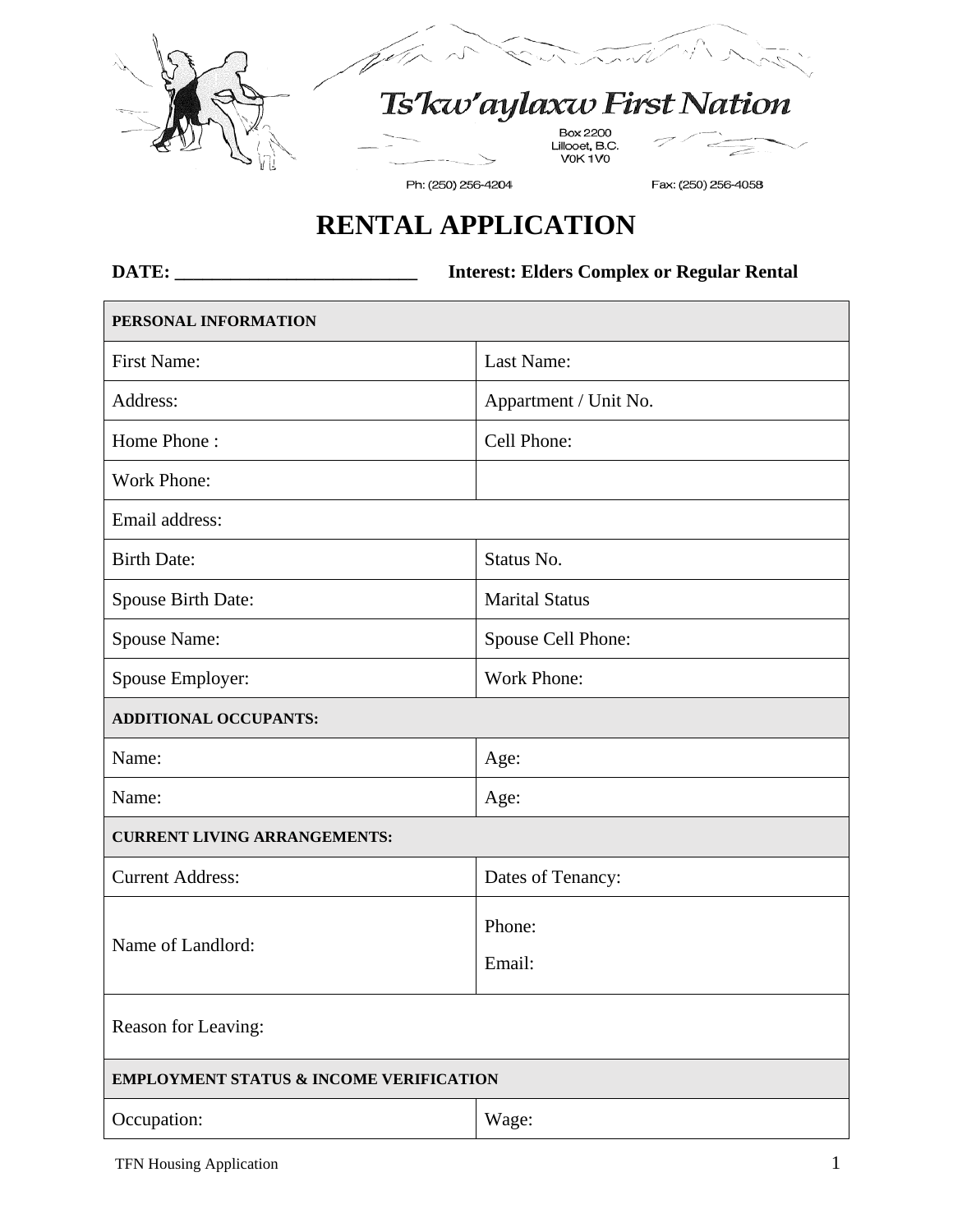| Company:                                                                                                                                  | How long at this company:                                                                                                                  |  |
|-------------------------------------------------------------------------------------------------------------------------------------------|--------------------------------------------------------------------------------------------------------------------------------------------|--|
| <b>Bank Institution:</b>                                                                                                                  | <b>BC</b> Driver's License:                                                                                                                |  |
| Other Income Description (Disability, Income<br>Accisstance, Savings):                                                                    | Do you currently owe money to Ts'kw'aylaxw<br><b>First Nation:</b><br>$\Box$ Yes<br>N <sub>o</sub><br><b>or</b><br>Reason:                 |  |
| <b>ADDITIONAL INFORMATION</b>                                                                                                             |                                                                                                                                            |  |
| Have you ever been evicted from any previous<br>residency:<br>$\Box$ Yes<br>N <sub>o</sub><br><b>or</b><br>Reason:                        | Have you ever received the TFN Homeowners<br>grant or Renovation grant:<br>$\Box$ Yes or $\Box$ No<br>When:                                |  |
| Have you ever rented or was renting to own a unit<br>from Ts'kw'aylaxw First Nation: □ Yes or □ No<br>When:                               | Are you in good standing with BC Hydro (please<br>provide a copy of your most current hydro bill)<br>No<br>Yes<br><b>or</b><br>If not why: |  |
| Have you ever owned your own home:<br>$\exists$ No<br>Yes<br>$\alpha$<br>If so when and reason why your are applying for a<br>rental now: | N <sub>o</sub><br>Yes<br>Pets:<br><b>or</b><br>Describe:                                                                                   |  |
|                                                                                                                                           | (please note there is a one per unit limit and a \$250<br>pet deposit required before occupancy)                                           |  |
| $\Box$ Yes<br>N <sub>o</sub><br>Smoker:<br><b>or</b>                                                                                      | What size place are you seeking:                                                                                                           |  |
| (please not these are non-smoking units)                                                                                                  | $\Box$ 2 Bedroom $\Box$ 3+ Bedroom<br>1 Bedroom                                                                                            |  |
| REFERENCES (please provide CURRENT/ PREVIOUS RENTAL LANDLORD references)                                                                  |                                                                                                                                            |  |
| Name:                                                                                                                                     | <b>Phone:</b>                                                                                                                              |  |
| Years:                                                                                                                                    | Email:                                                                                                                                     |  |
| Name:<br>Years:                                                                                                                           | Phone:<br>Email:                                                                                                                           |  |